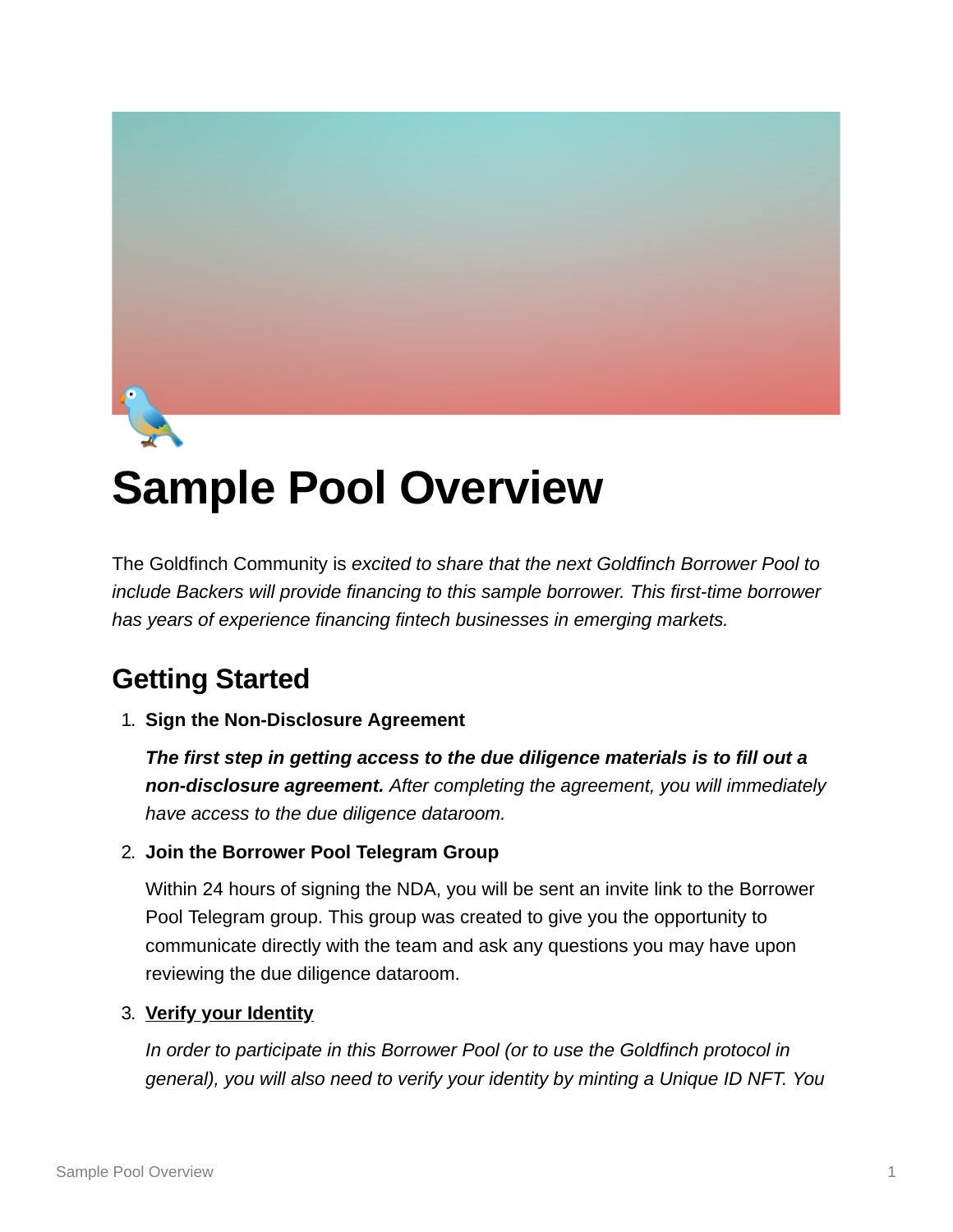*can read more about this [here](https://medium.com/goldfinch-fi/introducing-unique-identity-uid-the-first-nft-for-kyc-830a89207509) and can begin the process of minting your UID [here](https://app.goldfinch.finance/verify). Please note that you may still be required to go through this process even if you have already completed KYC on the Goldfinch protocol. You can read the step-bystep guide for minting your UID [here](https://docs.goldfinch.finance/goldfinch/unique-identity-uid/for-users).*

### **Key Terms**

**Sample Borrower Pool Terms**

**Estimated Backer APY:** 18.8%

**Annual interest rate for Borrower:** 12.5%

**Deal size:** \$20,000,000

**Total Backer Allocation:** \$5,000,000

**Term Length:** 2 years with monthly interest payments

**GFI rewards:** As the [whitepaper](https://goldfinch.finance/goldfinch_whitepaper.pdf) describes, Backers will receive GFI rewards for participating in Borrower Pools, in addition to the loan interest. However, the exact amount has not yet been determined.

**Who can participate:** This offer is only available to Backers outside the US who have minted their Unique ID NFT. Please note that participating in the Senior Pool, or as a Backer in a previous Borrower Pool does not affect your ability to participate as Backers in this Borrower Pool. You may participate in the Senior Pool and in as a Backer in as many Borrower Pools as you like at any time.

### **Schedule**

**Dec 1st** - Due Diligence Commences. Community invited to review due diligence materials

**Dec 8th** - Open [app.goldfinch.finance](https://app.goldfinch.finance/) for funding at **8AM PST**

**Dec 12th** - Close funding

# **FAQs**

### **How do I learn more about the Borrower and the Borrower Pool terms?**

There are 3 main ways to learn more about the Borrower Pool: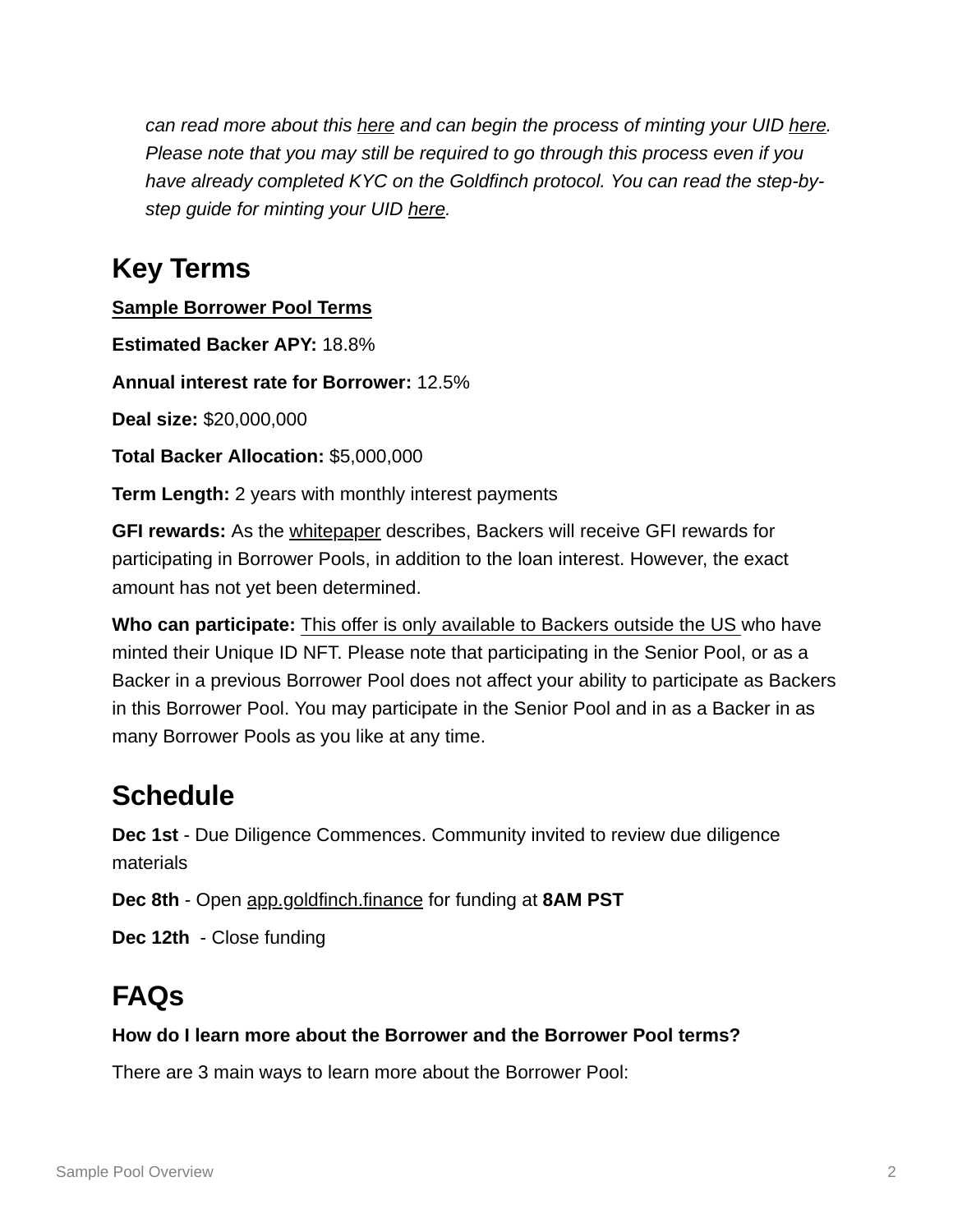- 1. Review documents in the due diligence dataroom
- 2. Ask questions to the Borrowers in the private Telegram group
- 3. Ask questions to other community members in the private Telegram group

### **How do I access due diligence materials?**

In order to get access to due diligence materials, you must review and sign the Non-Disclosure Agreement. This will immediately give you access to the due diligence dataroom.

### **How do I join Borrower's private Telegram group?**

Within 24 hours of signing the NDA, you will be sent an email invitation to the private Telegram group. The main purpose of this Telegram group is to allow potential Backers to ask questions about the Borrower Pool.

### **Why is the lock-up period 3 years?**

After contributing to the protocol, Backers will receive NFTs representing their stake in the deal. Once the Borrower Pool is fully funded, the Borrower will draw down the full \$5M. The USDC will then be converted to fiat and will be put to use. As the Borrower makes interest payments on its loan, USDC will become available to withdraw in proportion to the amount of USDC staked. For example, if you contribute \$5,000 to a pool that is \$500,000 (making your contribution 1% of the total), then for an interest payment of \$100 from the Borrower, you would be able to withdraw \$1.

### **How do I provide funds for this Borrower Pool?**

On December 8th, at 8AM PST the Borrower pool will be open for USDC staking. This will be a very straightforward process that will happen via the Goldfinch web app, and will include signing a loan agreement explicitly outlining the Borrower Pool terms. Additional instructions will be provided along with this announcement. *Please remember that in order to stake USDC, you must mint your Unique ID NFT beforehand. You can complete the process now by clicking [here](https://app.goldfinch.finance/verify).*